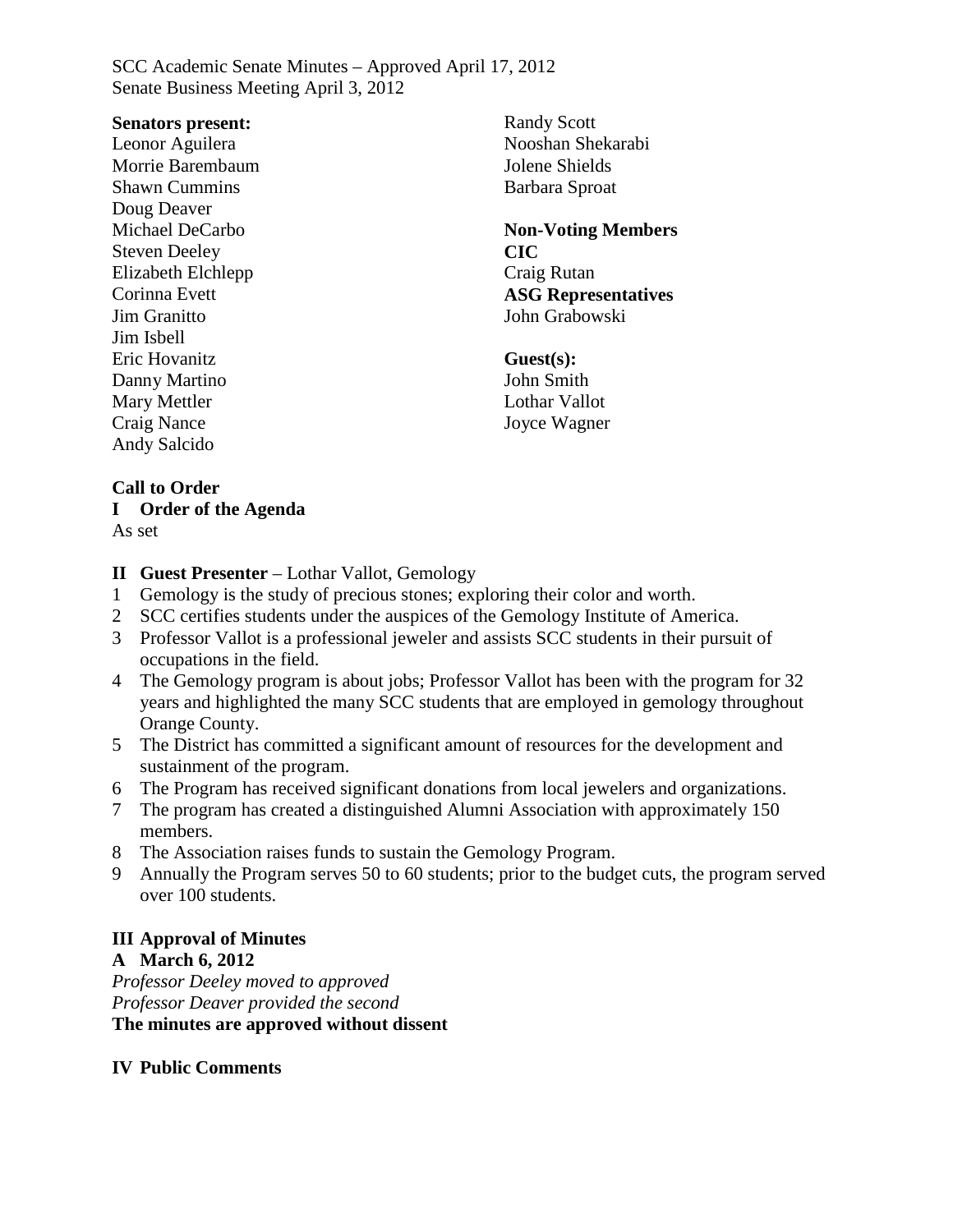- 1 Professor DeCarbo explained that AB 1826 is an attempt to put a cap on full time Faculty overload at 50% across the State. (Appendix 1 – AB 1826)
- 2 Professor Martino said that she will try to gather information about AB 1826 during Plenary.
- 3 Professor Nance discussed a presentation made to the Board regarding the Faculty salary freeze. (Appendix  $2 - Salary$ )
- 4 Professor Evett discussed the need for Faculty to thoroughly explain items presented to the Board to ensure the clarity of the message. She further stressed the need for Faculty to talk amongst themselves prior to speaking at Board meetings to ensure the quality of the message and to prevent contradictory and repetitive messages.
- 5 Professor Evett encouraged Faculty to continue speaking at Board Meetings and to request that cuts be made to the District, not to the classroom.

# **V ASG Report –** John Grabowski

- 1 The current focus of ASG is the organization of the Town Hall meetings in Strenger Plaza on April 10 and 11 in from 10 a.m. to 2 p.m.; this will include a voter registration drive.
- **VI Action Items –** No items for action

# **VII Discussion Items**

- **A Senate Elections**
- 1 The 2012-13 Senate Executive Board will be: President Corinna Evett; Vice President Michael DeCarbo and Secretary/Treasurer – Joyce Wagner.
- 2 Incoming Math and Science Representatives will be Professors Nance and Hovanitz.
- Incoming Counseling Representatives will be Mary Mettler and Rudy Carrion.
- 4 Incoming Humanities and Social Sciences Representatives will be Professors Shekarabi and Deaver.
- 5 Incoming Business Representative will be Professor Deeley.
- 6 Adjunct representatives from credit and non-credit will be elected in the Fall if necessary.

# **B Honors Program** (Appendix 3 – Honors)

1 Professor Deaver explained the need to include more members on the Committee primarily in order to remain aligned with a requirement from UCLA.

# **C Area D**

- 1 President Barembaum said that he, Professor Rutan and Professor Martino attended the State Area D meeting on March 31, 2012.
- 2 Professor Martino said that the resolutions are not yet available online and that she will be running for Academic State Senate positions.
- 3 Professor Martino requested that the Counselors to read a proposed paper for adoption at Plenary and to provide her feedback.
- 3 President Barembaum announced that the Ventura C.C. District has been put on accreditation warning for recommendations made directly about the board.
- 4 President Barembaum announced that a discussion will begin about the viability of removing districts from the California Community College System.

# **D Distance Education** (Appendix 4 – Goals)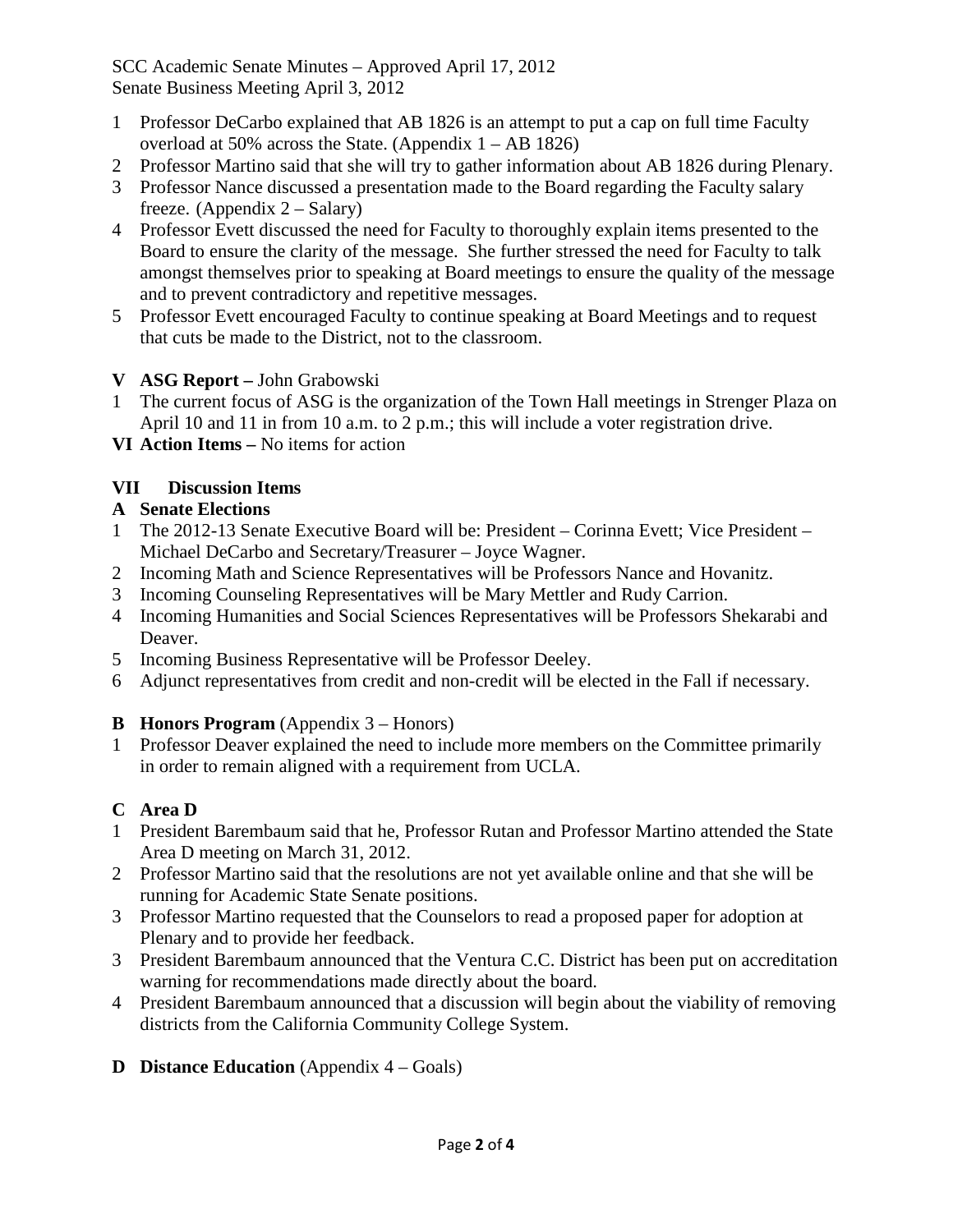- 1 Professor Evett presented her notes from a subgroup of the EMP; she asked that the entire Faculty become aware of the goals and to determine if the goals do indeed represent the goals of the Faculty.
- 2 She asked whether the Faculty were truly interested in investing money in Distance Education as outlined in the goals.
- 3 Professor Elchlepp asked if these goals were to take effect after restitution of lost classes and programs.
- 4 Professor Deeley responded that the two are not mutually exclusive; and while you cannot improve upon face-to-face instruction, it is imperative that we provide what future students will want.
- 5 Professor Evett pointed out that this is exactly the reason why this conversation must take place; that Faculty must determine if they are willing to compromise the pedagogical integrity of curriculum to accommodate the desire of students as consumers.
- 6 Professor Mettler explained that Professor Scott James is doing an incredible job with all of the demands placed upon him to perform many roles, however it is necessary for the College to have a full time Distance Education Coordinator; Professor Evett agreed that Professor James is doing excellent work assisting faculty with technology issues.
- 6 Professor Evett asked Faculty to determine whether the Distance Education proposal is indeed a priority or whether a counterproposal of hiring a full time Distance Education Coordinator would be best for the time being.
- **E SLO Assessment –** Joyce Wagner (Appendix 5 SLO Assessment)
- 1 There are 938 credit and non-credit courses at SCC and OEC.
- 2 100% have assessment of record.
- 3 392 courses have actually conducted assessment and submitted reports; however, some of these reports will soon be over three years old and must be re-assessed.
- 4 58% of courses have a report pending; however, some of these course are currently not offered and therefore not expected to be assessed yet.
- 5 Professor Shekarabi announced that the Faculty Development Committee is doing their best to create workshops for SLO Assessment and will have the Calendar forthwith.

# **F Joint Chairs Meeting Debrief** (Appendix 6A & 6B - Guidelines)

- 1 President Barembaum reiterated the need to collegially determine where cuts will be made across the Colleges and District.
- 2 Professor Nance discussed the "Schedule Development Guidelines" and Professor Evett discussed the "SCC Enrollment Management Principles and Priorities."
- 3 Professor Mettler asked and learned that cuts to the Summer schedule have been made.

# **VIII Reports Discussion**

# **A Curriculum**

- 1 No report given
- **B SLOARC**
- 1 No report given
- **C SAC Senate Report**
- 1 No report given
- **D Technology – Professor Scott**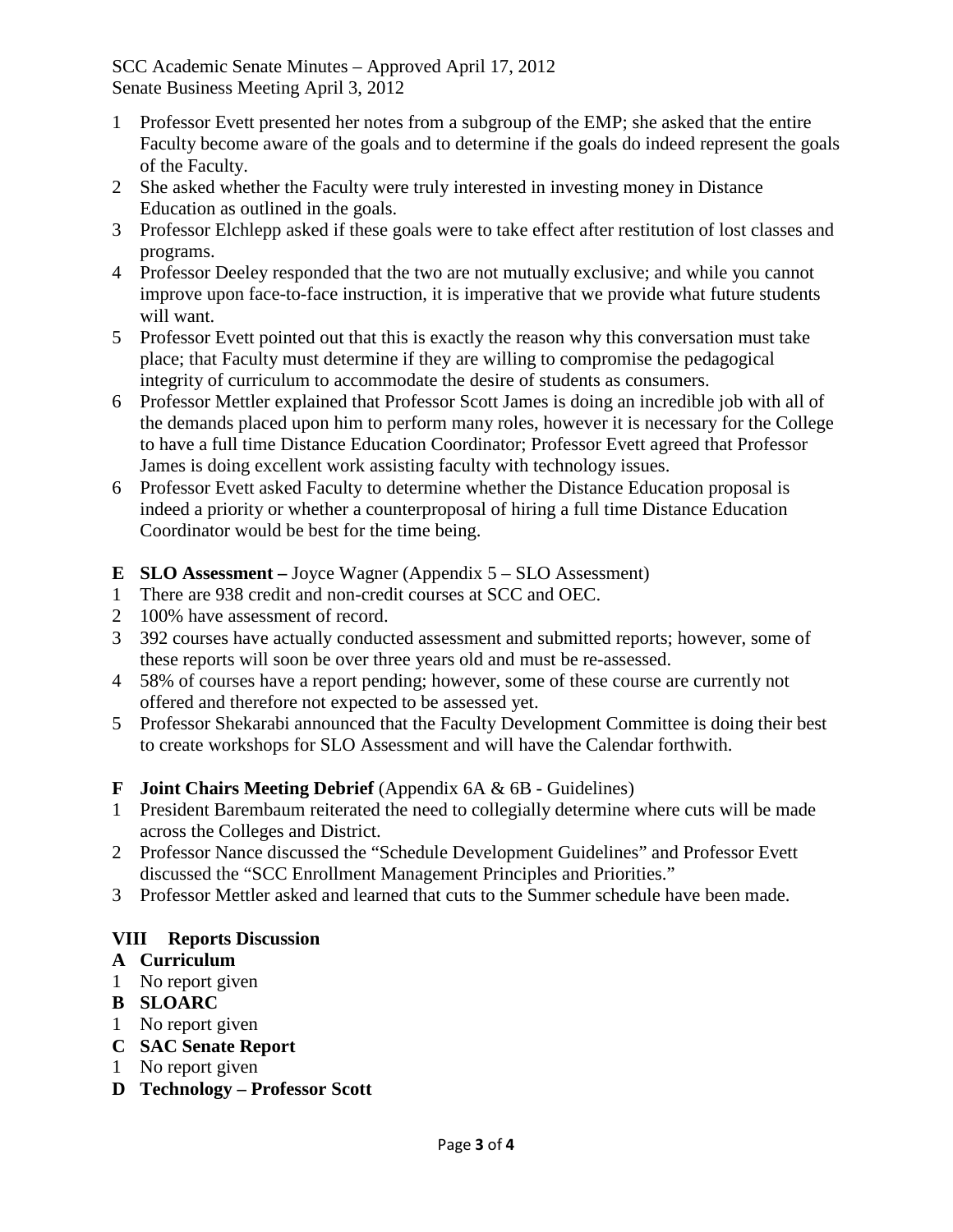- 1 No report given
- **E Facilities – Craig Nance**
- 1 No report given
- **F College Council – President Barembaum**
- 1 No report given
- **G President's Report – President Barembaum**
- 1 No report given

*Professor Deeley moved to adjourn Professor Salcido seconded the motion to adjourn* **The meeting is adjourned without dissent.**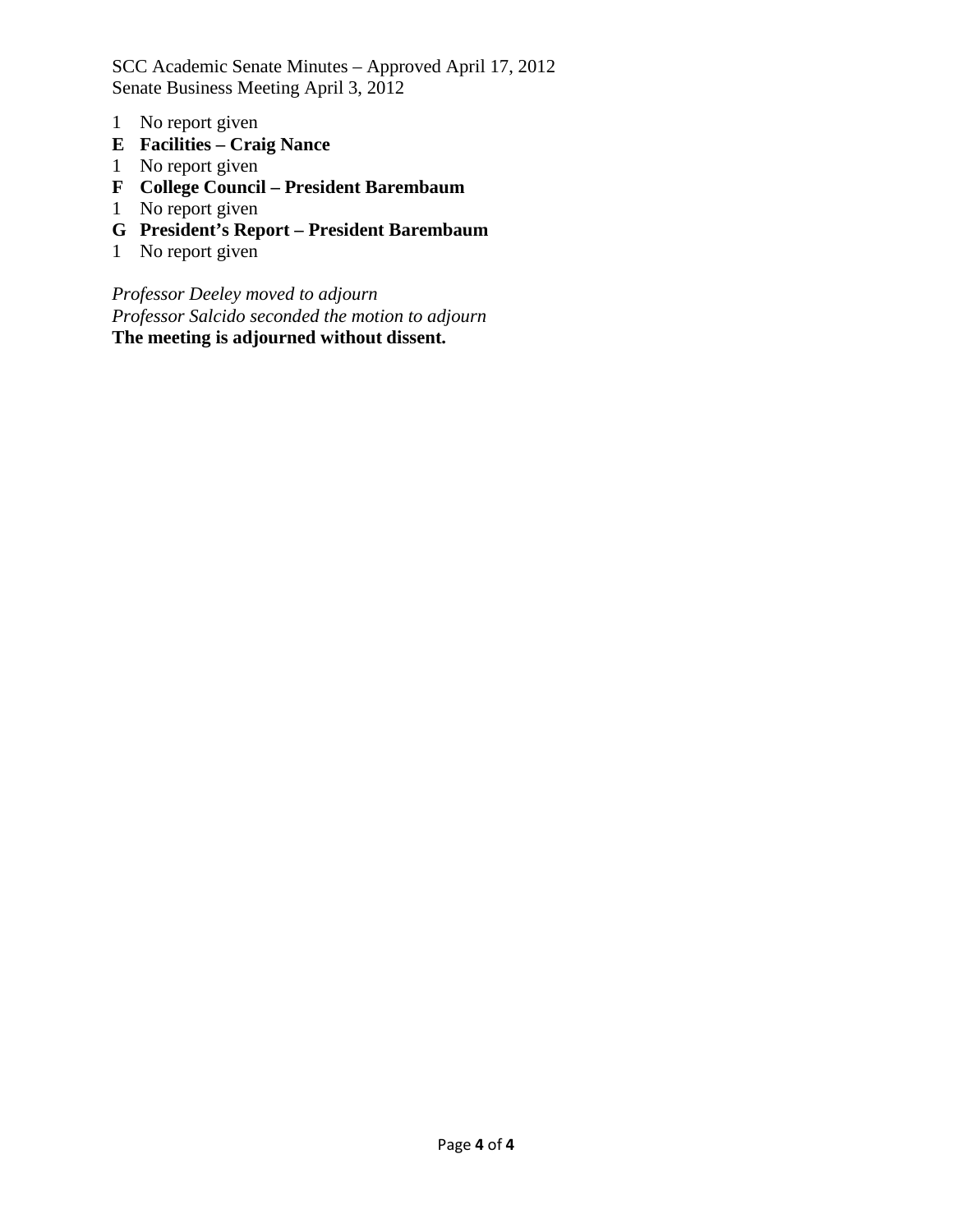Date of Hearing: March 27, 2012

# ASSEMBLY COMMITTEE ON HIGHER EDUCATION Marty Block, Chair AB 1826 (Hernandez) – As Amended: March 19, 2012

SUBJECT: Community colleges: full-time instructors.

SUMMARY: Prohibits a full-time faculty member of a California Community College (CCC) district from being assigned a workload that includes overload or extra assignments if the overload or extra assignments exceed 50% of a full-time workload in any semester or quarter (excluding summer terms) that commences on or after January 1, 2013. This requirement would not supersede a collective bargaining agreement containing restrictions regarding overload that are more stringent. CCC districts with collective bargaining agreements that contain 50% overload limits would be subject to this bill beginning January 1, 2014. The provisions of this bill would apply to the workload of supervisory or managerial personnel who are performing faculty work allowable under the applicable collective bargaining agreement.

#### EXISTING LAW:

- 1) Expresses Legislative intent and makes Legislative findings and declarations regarding temporary faculty, including that, whenever possible, CCC temporary faculty be compensated appropriately and extended certain professional privileges.
- 2) Requires the CCC Board of Governors (BOG) to adopt regulations regarding the percent of credit instruction to be taught by full-time faculty, and authorizes CCC districts with less than 75% full-time instructors to apply a portion of their "program-improvement" funds toward reaching the 75% standard (commonly referred to as "75/25").

*A complete summary of existing law regarding the employment of CCC faculty is beyond the scope of this analysis; however, it is important to note there are extensive, complex statutes, many of which apply to regular, contract, and temporary academic employees in a wide array of situations related to multiple aspects of CCC district employment.* 

#### FISCAL EFFECT: Unknown

COMMENTS: Background. The term "overload assignments" refers to the practice of full-time faculty electing to teach additional courses, with additional pay, beyond his/her normal full-time teaching load. According to the CCC Chancellor's Office (CCCCO) Report on Staffing for Fall 2010, the average rate for overload instruction was \$68.36 hourly, while the average hourly salary for part-time/temporary was \$66.58. Salary schedules are a subject of collective bargaining. In the 2009-10 academic year 18,482 instructors taught 64,489 overload courses within the CCC system. For purposes of 75/25, in calculating the full-time/part-time faculty ratio, overload courses are excluded from the calculation.

Overload limits. Many colleges and universities have established policies regarding overload assignments. These policies appear to vary significantly among colleges and departments but are generally designed to ensure that the instruction, research, and service obligations of faculty are not compromised by the acceptance of overload assignments. Some colleges require individual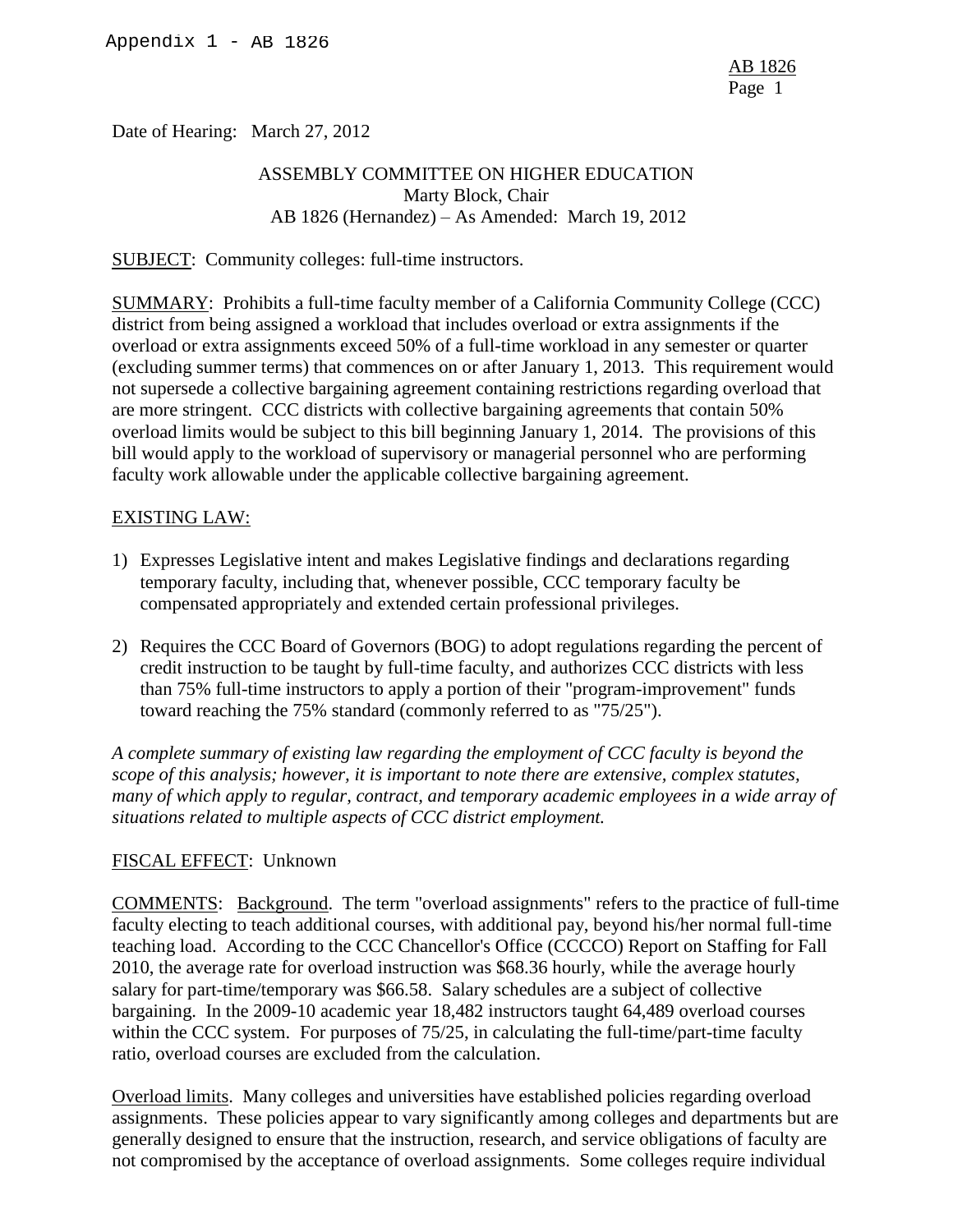assignments to be approved by department deans while others have negotiated district-wide caps that range from one course to 60% of a full-time load. According to information provided by the California Federation of Teachers (CFT), the sponsor of this bill, at least 16 CCC districts have established varying limits on faculty overload assignments. This bill would establish a statewide limit of faculty overload assignments to 50% of a full-time workload.

Purpose of this bill. According to the author, "The quality of instruction at our CCCs is hampered when full-time faculty, by option, by administrative fiat, or to address the need for additional course sections, are assigned to teach course sections well beyond their already heavy teaching loads. The state has an interest in ensuring that our CCC students receive quality instruction." Additionally, CFT argues that when full-time faculty teaches overloads adjunct faculty lose income and potentially their eligibility for health benefits.

Unclear policy rationale. As previously indicated, overload assignment policies and limitations vary significantly among colleges and departments. Committee staff was unable to find research that identifies best practices for overload assignment limits. The author and sponsor have provided no clear rationale as to why the 50% limitation contained in this bill is the appropriate overload assignment limit.

Arguments in opposition. Antelope Valley and West Kern Community College Districts oppose this bill, arguing that a one-size-fits-all approach does not make any accommodation for geographical differences among districts, nor does it address unique needs in certain specialized subject areas. Opponents argue that this bill is particularly punitive to rural colleges where there are not a large number of part-time faculty members available to pick up extra assignments.

Related legislation. AB 383 (Portantino) would have provided a one-time stipend, amount undetermined, to a CCC district that entered into a collective bargaining agreement that prohibited a full-time instructor from teaching overload or extra assignments in excess of 50% of a full-time workload. This bill failed passage in the Assembly Higher Education Committee on January 10, 2012.

#### REGISTERED SUPPORT / OPPOSITION:

Support

California Federation of Teachers (Sponsor)

Opposition

Antelope Valley Community College District West Kern Community College District

Analysis Prepared by: Laura Metune / HIGHER ED. / (916) 319-3960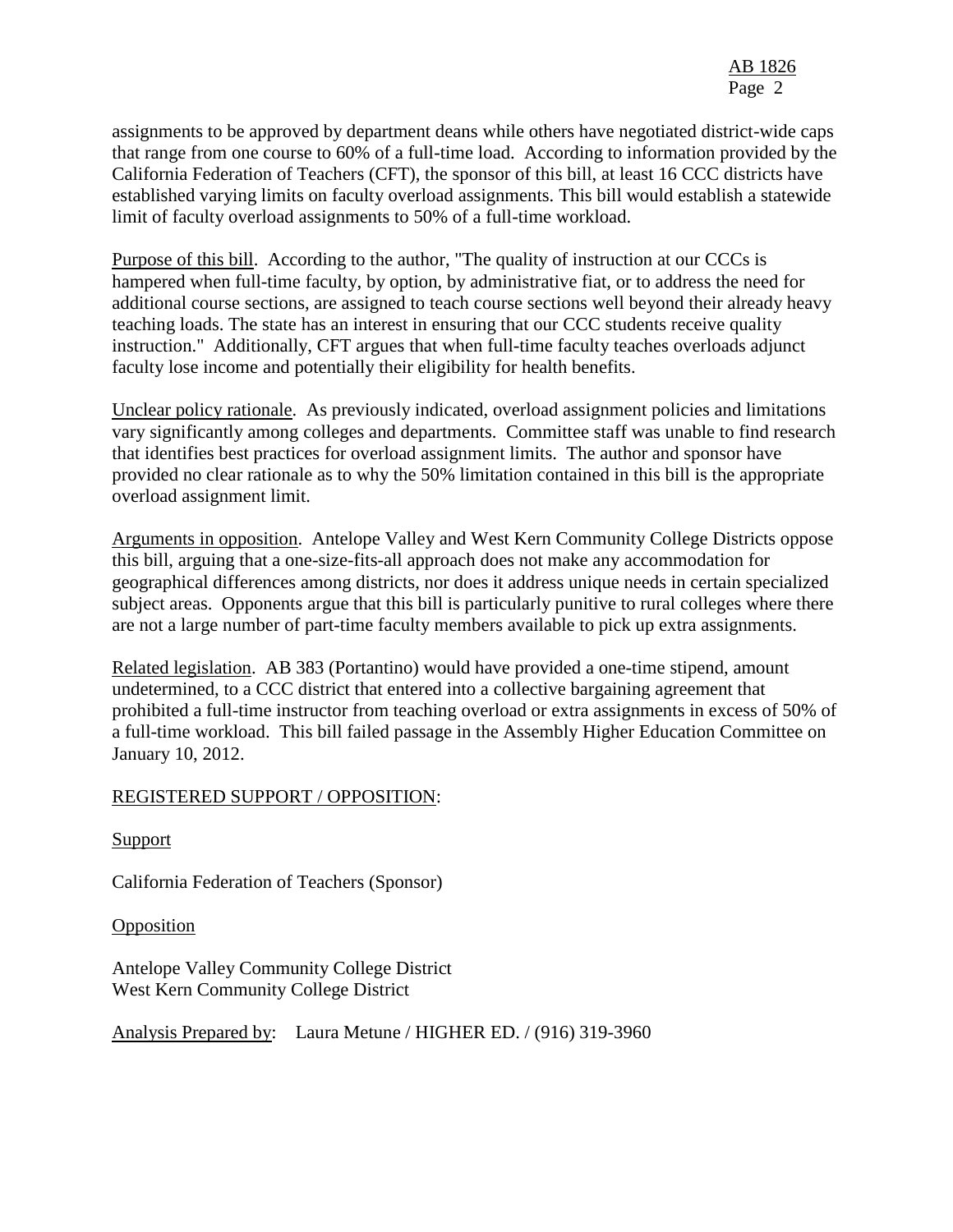The example below does not matter where you start in the matrix. The step increase is basically the same throughout the matrix. 1/3 of the faculty are in the steps below 15 years

| For Class 4 step 7 |          |                |          |              |                             |            |
|--------------------|----------|----------------|----------|--------------|-----------------------------|------------|
|                    |          | Money loss due |          | Salary after | Difference in salary freeze |            |
| Fall               | Salary   | salary freeze  |          | $5%$ cut     | to a 5% cut                 |            |
| 2008               | \$70.117 |                |          |              |                             |            |
| 2009               | \$72.493 | \$2,376        |          | \$68,868.35  | $-$1,248.65$                |            |
| 2010               | \$74.874 | \$4,757        | Totals   | \$71,130.30  | \$1,013.30                  | Totals     |
| 2011               | \$77,253 | \$7.136        | \$14,269 | \$73,390,35  | \$3.273.35                  | \$3,038.00 |
| 2012               | \$79,637 | \$9,520        | \$23,789 | \$75,655.15  | \$5,538.15                  | \$8,576.15 |

#### Cost to District  $2011$

| No. of Faculty |          |             |                                                                             |
|----------------|----------|-------------|-----------------------------------------------------------------------------|
| 100            | \$14,269 | \$1,426,900 |                                                                             |
| 100            | \$2,376  | \$237,600   | This 1/3 are the faculty that are receiving aniversary raises every 3 years |
| 100            | \$0      | \$0         | This 1/3 are the faculty that are at the top of the pay scale that get an   |
|                |          | \$1,664,500 | increase in salary only if there is a raise.                                |
|                |          |             |                                                                             |
| No. of Faculty |          |             |                                                                             |
| 100            | \$23,789 | \$2,378,900 | This 1/3 are the faculty that are receiving aniversary raises every 3 years |
| 50             | \$2,376  | \$118,800   | This 1/3 are the faculty that are at the top of the pay scale that get an   |
| 50             | \$4.757  | \$237,850   |                                                                             |
| 100            | \$0      | \$0         | increase in salary only if there is a raise.                                |
|                |          | \$2,735,550 |                                                                             |
|                |          |             | I have been told by the union this is actuall 2.3 million.                  |
|                |          |             |                                                                             |

The example below does not matter where you start in the matrix. The step increase is basically the same throughout the matrix. 1/3 of the faculty are in the steps below 15 years

#### The Chart below uses rounded numbers

| For Class 4 step 7 |          |                |          |              |                             |         |
|--------------------|----------|----------------|----------|--------------|-----------------------------|---------|
|                    |          | Money loss due |          | Salary after | Difference in salary freeze |         |
| Fall               | Salary   | salary freeze  |          | 5% cut       | to a 5% cut                 |         |
| 2008               | \$70,000 |                |          |              |                             |         |
| 2009               | \$72,400 | \$2,400        |          | \$68,780     | $-$1,220.0$                 |         |
| 2010               | \$74,800 | \$4,800        | Totals   | \$71,060     | \$1,060.0                   | Totals  |
| 2011               | \$77.200 | \$7.200        | \$14,400 | \$73,340     | \$3,340.0                   | \$3,180 |
| 2012               | \$79,600 | \$9,600        | \$24,000 | \$75,620     | \$5,620.0                   | \$8,800 |

#### Cost to District

| 2011               |                |          |                    |                                                                                                                           |
|--------------------|----------------|----------|--------------------|---------------------------------------------------------------------------------------------------------------------------|
|                    | No. of Faculty |          |                    |                                                                                                                           |
| 1/3 of the faculty | 100            | \$14,400 | \$1,440,000        | This 1/3 are the faculty that are receiving aniversary raises every 3 years                                               |
| 1/3 of the faculty | 100            | \$2,400  | \$240,000          | This 1/3 are the faculty that are at the top of the pay scale that get an<br>increase in salary only if there is a raise. |
| 1/3 of the faculty | 100            | \$0      | \$0<br>\$1,680,000 |                                                                                                                           |
| 2012               |                |          |                    |                                                                                                                           |
|                    | No. of Faculty |          |                    |                                                                                                                           |
| 1/3 of the faculty | 100            | \$24,000 | \$2,400,000        | This 1/3 are the faculty that are receiving aniversary raises every 3 years                                               |
| 1/3 of the faculty | 50             | \$2.400  | \$120,000          | This 1/3 are the faculty that are at the top of the pay scale that get an                                                 |
|                    | 50             | \$4,800  | \$240,000          | increase in salary only if there is a raise.                                                                              |
| 1/3 of the faculty | 100            | \$0      | \$0                |                                                                                                                           |
|                    |                |          | \$2,760,000        |                                                                                                                           |

I have been told by the union this is actuall 2.3 million.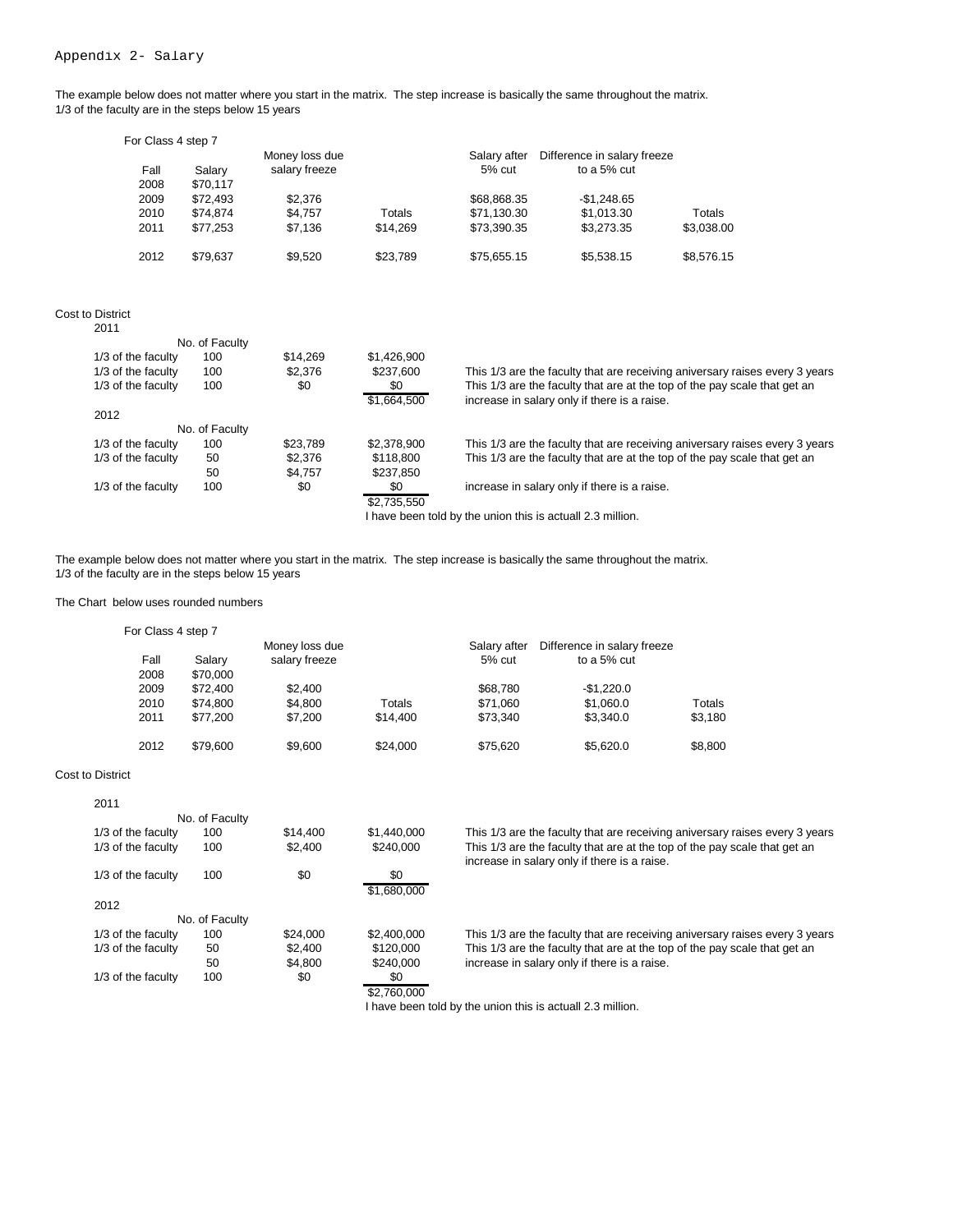### S2012.x RESOLUTION IN SUPPORT OF AMENDING THE MEMBERSHIP OF THE HONORS PROGRAM **COMMITTEE**

Whereas resolution F2011.7, regarding the creation of the Honors Program Committee as a formal senate approved committee, failed to include valuable members to Honors Program Committee;

Whereas the amended committee description document will be more inclusive and better represent a broader range of those with significant impact on the Honors Program;

Whereas the amended membership of the committee description will be more in line with our transfer agreements;

Resolved, that the Academic Senate of Santiago Canyon College adopt this amended Honors Committee description document in place of the previous F2011.7 Resolution for the Honors Program Advisory Committee (HPAC) to become the Senate approved Honors Program Committee description document.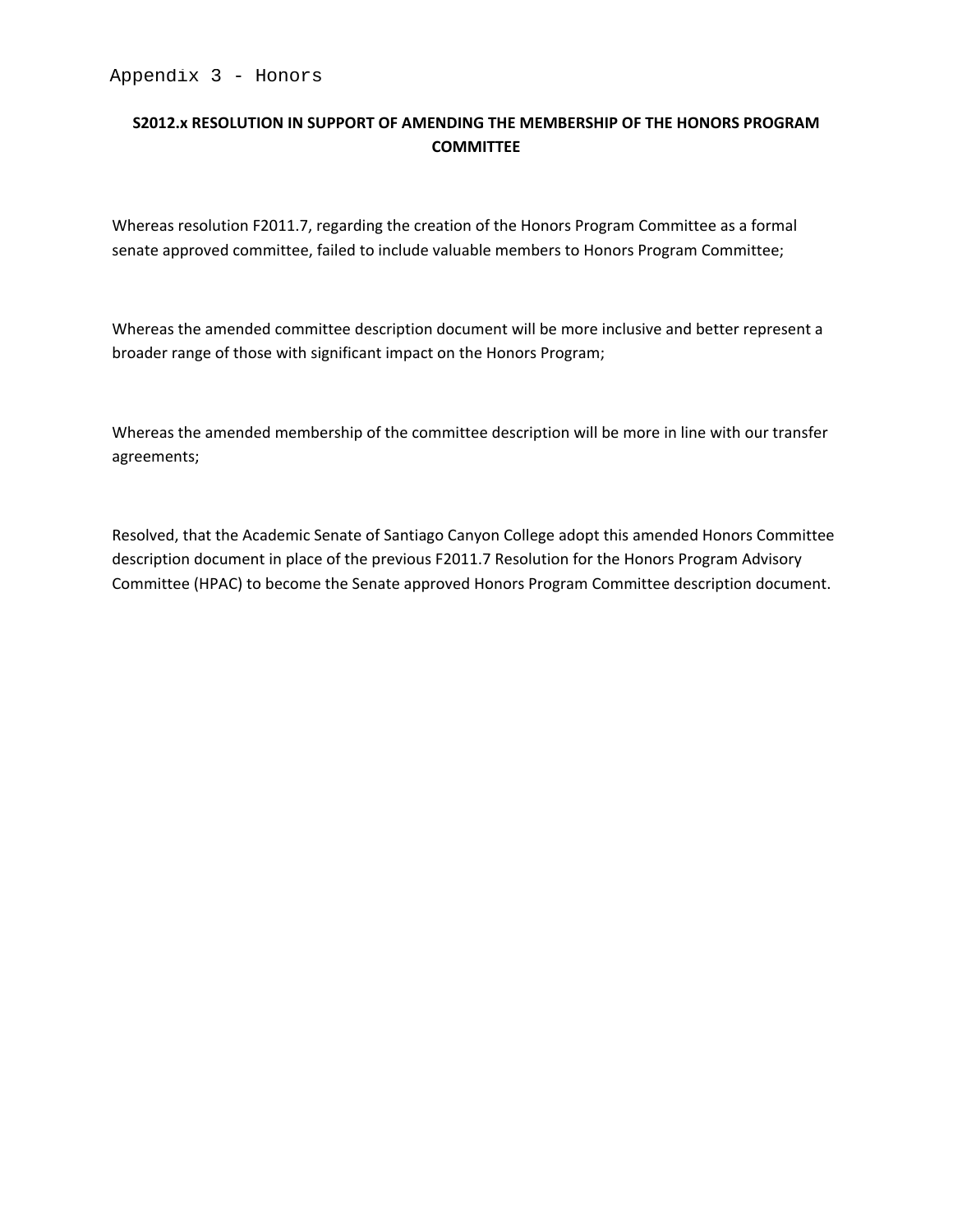#### **Honors Program Committee**

#### **Mission**

The mission of the Santiago Canyon College Honors Program Committee (HPC) is to oversee the Honors Program and work with the Honors Program Coordinator to establish the standards, procedures, and policies of the Program.

#### **Responsibilities**

- Assist the Coordinator in recruiting new students and in promoting and publicizing the Honors Program and its activities
- Review and approve projected offerings as compiled by the Coordinator and Counselor
- Review and approve the schedule of Honors classes as compiled by the Coordinator and Counselor
- Review and make recommendations for Honors elements of proposed Honors courses before going to division curriculum committees and the Curriculum Council
- Review existing Honors courses during their triennial review
- Solicit course development from other disciplines
- Approve or deny requests for exception to program rules and regulations
- Interview and select valedictorian for commencement
- Select Honors scholarship recipients
- Assist with Honors Program Retreat/Reception
- Assist with selection of Honors Program students to participate in the HTCC Research Conference

### Chair

### One faculty and one dean will serve as co-chairs.

#### **Membership**

HPC members are selected based on experience with and knowledge of the Honors Program and/or Honors classes. It meets from 1:30-2:30 on the second Wednesday of the month. The members include the Honors Program Coordinator, the Honors Program Counselor, a dean, and one representative from the disciplines with Honors curriculum. The membership includes the following:

Honors Program Coordinator (when position is restored) Honors Program Counselor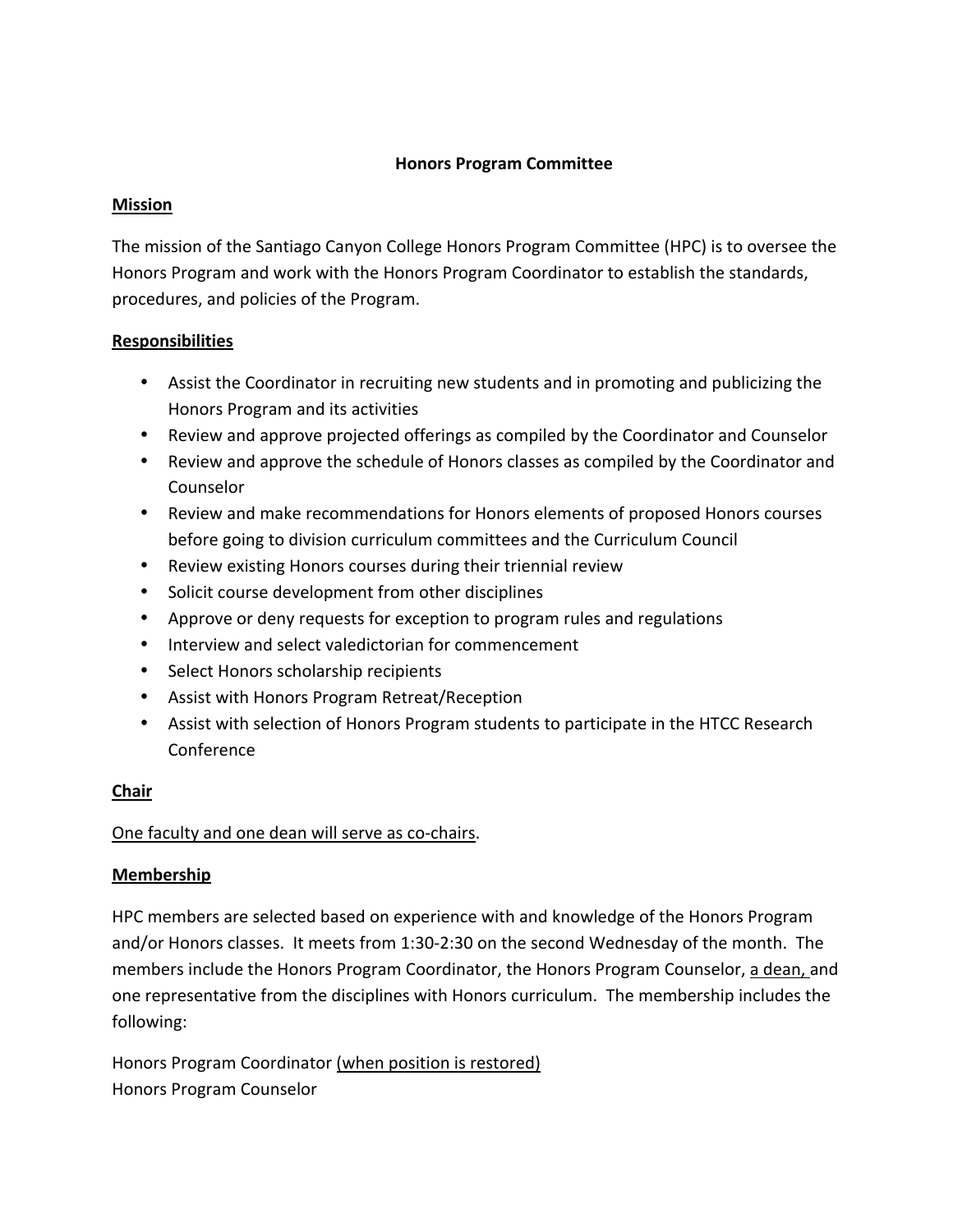$1$  dean Arts **Biological Sciences** Humanities Mathematics Oral Communication **Physical Sciences Social Sciences** 1 EOPS faculty 1 at-large faculty Registrar **Transfer Center Coordinator** 1 student representative

 $3/26/12$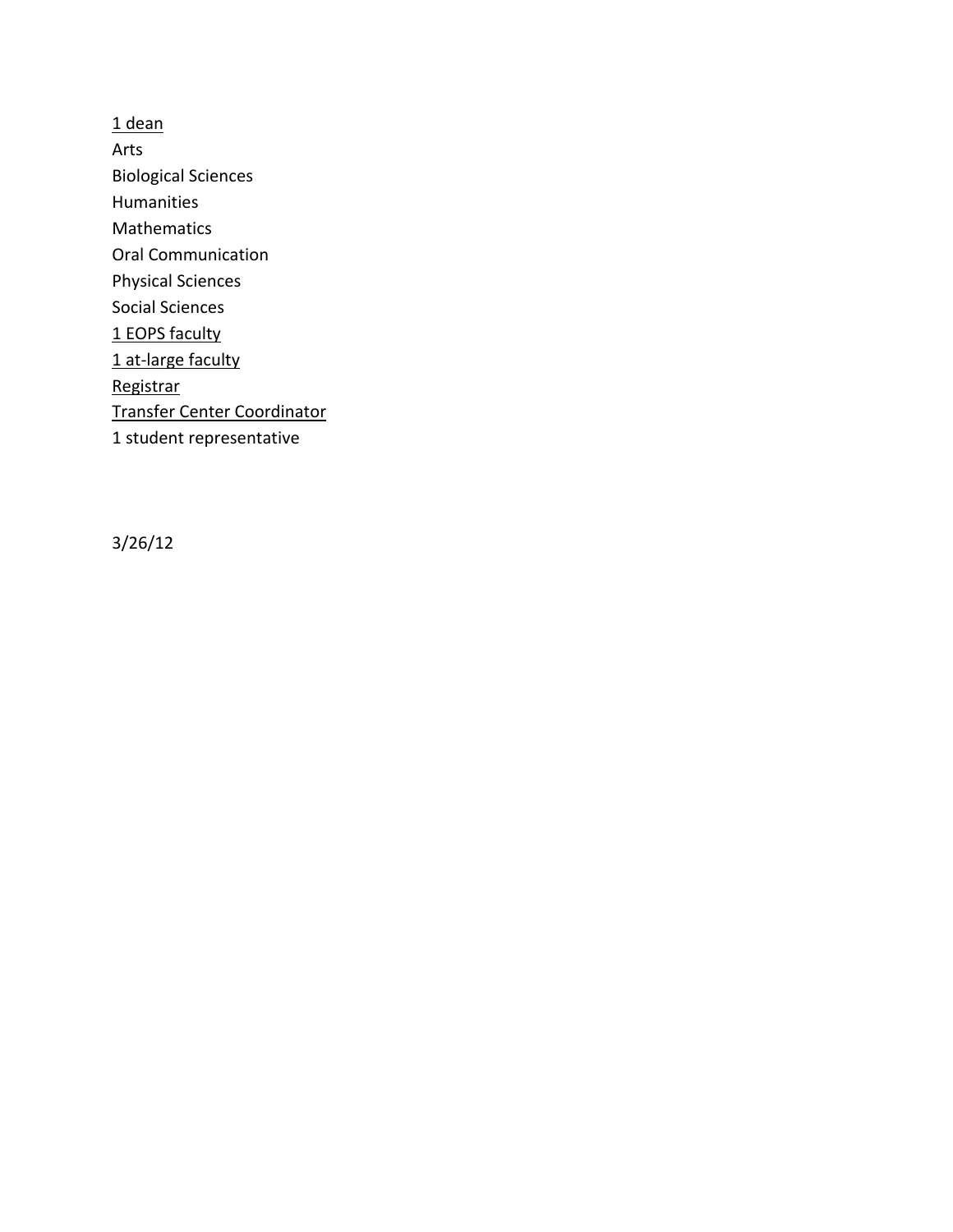# **Notes from Faculty/Staff and Campus** *EMP* **2012-2016 Subgroup 3/16/12**

#### **Compiled by Corinna Evett**

#### **Numbered possible goals with lettered possible action items**

- 1. Support high quality distance education program for students and faculty
	- a. Establish Distance Ed. Coordinator
	- b. Staff development and training
	- c. Instruction design opportunities/office
	- d. Technical support for students and faculty
- 2. Provide adequate technological infrastructure
	- a. Facilitate implementation of SCC Technology Plan, including staffing
- 3. Develop meaningful and comprehensive strategies for internal and external communication
	- a. Identify communication practices/modes/paths/problems/challenges
	- b. Develop and support an infrastructure related to web and social media
- 4. Maintain the facilities infrastructure
	- a. Identify and prioritize maintenance needs, including staffing
	- b. Prioritize staffing for buildings
	- c. Identify and prioritize technology needs, including staffing
- 5. Support and encourage focused "green" practices at the college
	- a. Establish a standing committee to explore and implement inexpensive and visible green practices.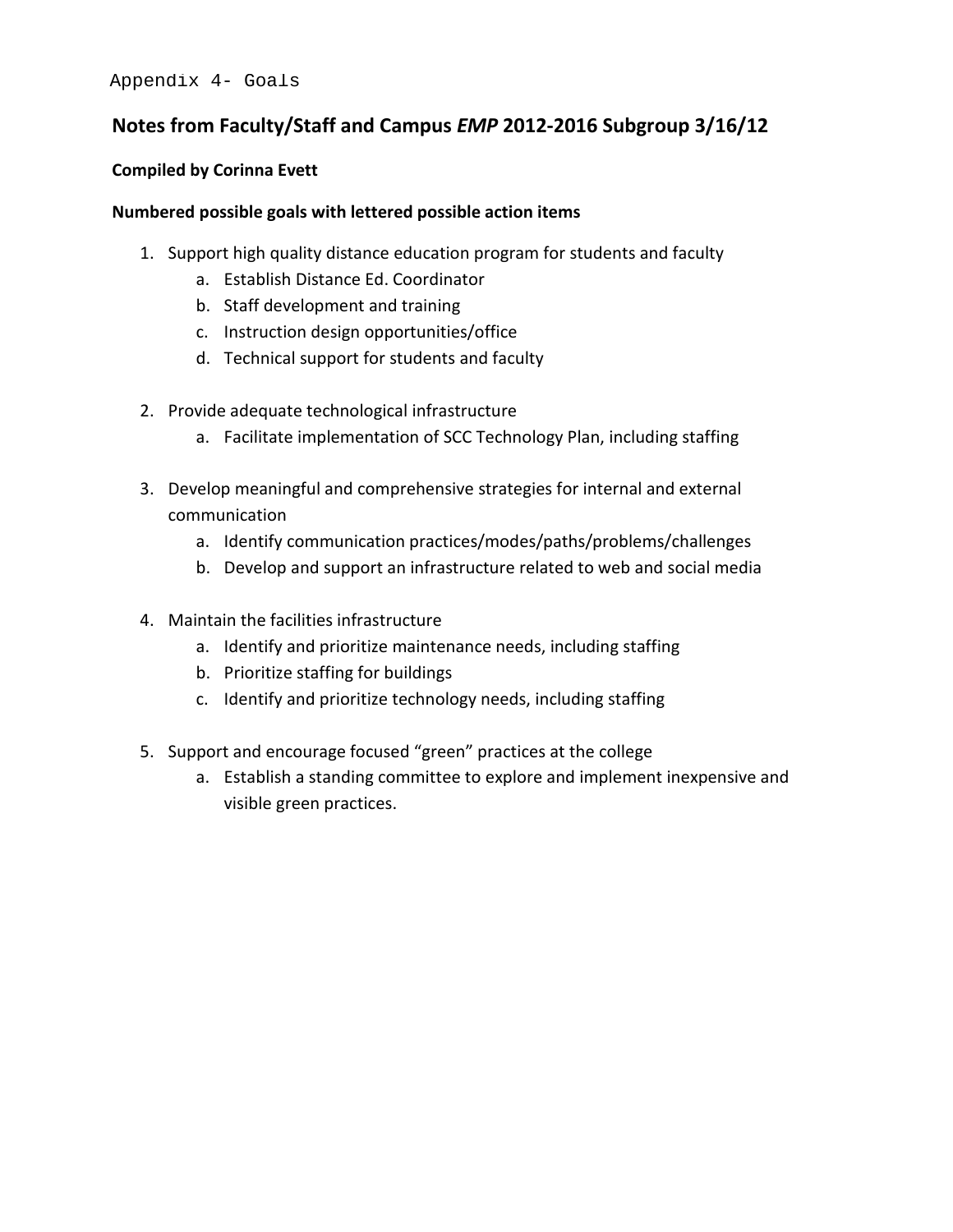# **COURSE SLOS**

# **Totals using the 2011/2012 SCC Catalog\*\***

|                                                         |              | Actual       |         |
|---------------------------------------------------------|--------------|--------------|---------|
| <b>Combined Total of Credit and Non-Credit Courses:</b> |              | 938          |         |
| <b>Combined Total of Courses with SLO's:</b>            |              | 938          |         |
| <b>Combined Percentage of Courses with SLO's:</b>       |              | 100.0%       |         |
| <b>Combined Total of Courses with Assessments*:</b>     |              | 937          |         |
|                                                         | $***Yes=$    | 392          | 42%     |
|                                                         | $No =$       | $\mathbf{1}$ | $< 1\%$ |
|                                                         | $*$ Pending= | 545          | 58%     |
| <b>Combined Percentage of Courses with Assessments:</b> |              | 99.9%        |         |

\*"Pending" courses are courses with assessments of record but no data collection/results yet.

\*\*\* yes are courses with reported data

**1) 176** of the 545 "pending" courses have been explicitly stated in the assessment of record submissions as "CURRENTLY NOT OFFERED and are not planned to be offered in the foreseeable future.."

**2) 78** of the 545 "pending" courses have been explicitly stated as "to be assessed in Fall 2011," but so far results have not been submitted yet.

**3) 138** of the 545 "pending" courses have been explicitly stated as "to be assessed in Spring 2012." "Explicitly stated" = assessment cycle/calendar is written in assessment report, assessment cycle, or assessment calendar form.

# **PROGRAM\* SLOS**

| Number of degree programs      | 72  |       |
|--------------------------------|-----|-------|
| Number of certificate programs | 97  |       |
| Total number of programs       | 169 |       |
| With PSLO (in CurricUNET)      | 156 | (92%) |
| With assessment of record      | 35  | (21%) |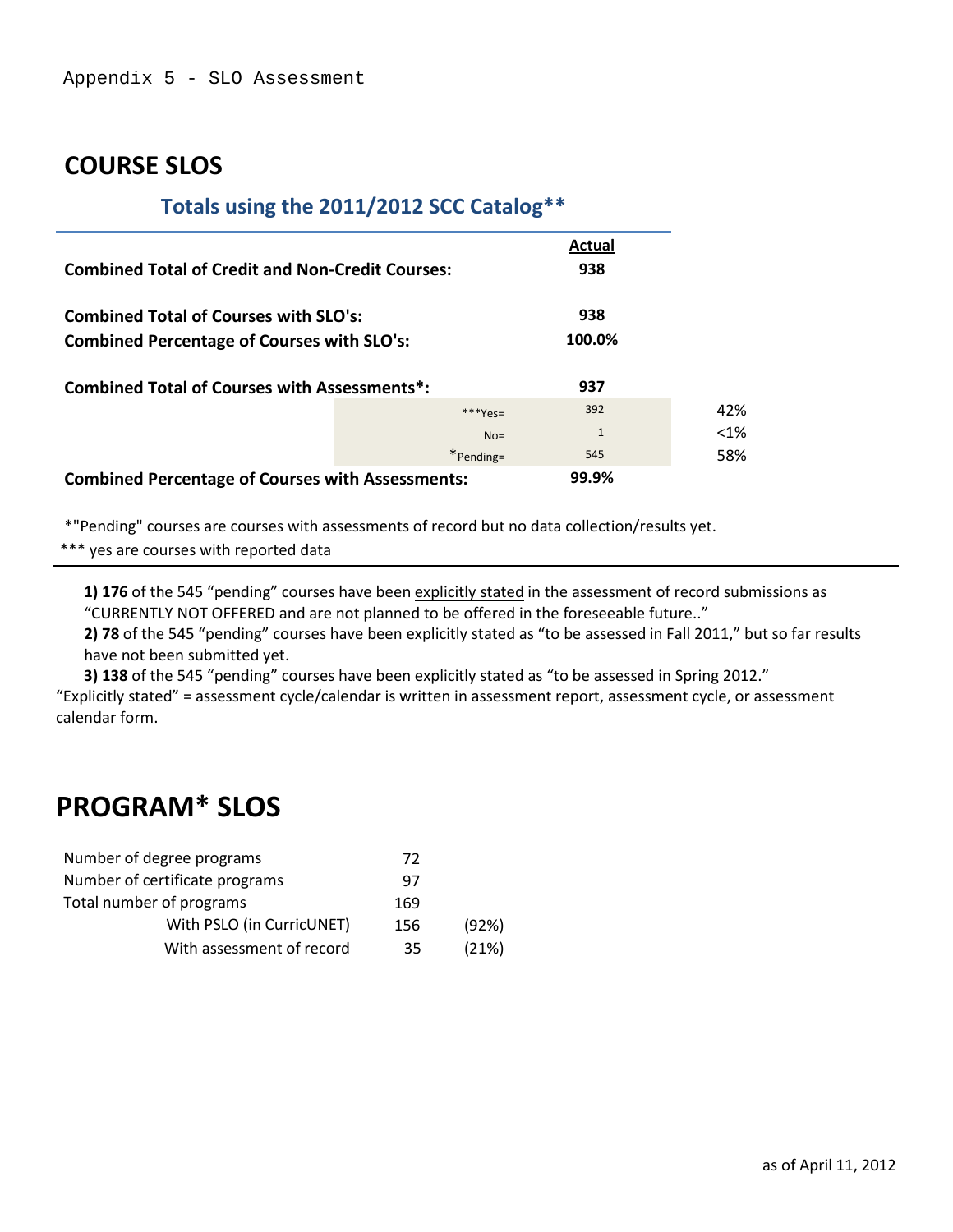# **SCHEDULE DEVELOPMENT GUIDELINES**

#### **Scheduling priorities to address State Budget cuts and workload reduction measures**

| <b>TIER</b>                              | <b>General Education &amp; Transfer Courses</b>                                                                                                                                                                | Career and Technical Education (CTE) Courses                                                                                                                                                                                                                               | <b>Basic Skills Coded Courses</b>                                                                                           | <b>NonCredit</b>                                                                                                 |
|------------------------------------------|----------------------------------------------------------------------------------------------------------------------------------------------------------------------------------------------------------------|----------------------------------------------------------------------------------------------------------------------------------------------------------------------------------------------------------------------------------------------------------------------------|-----------------------------------------------------------------------------------------------------------------------------|------------------------------------------------------------------------------------------------------------------|
|                                          |                                                                                                                                                                                                                |                                                                                                                                                                                                                                                                            |                                                                                                                             | (Includes CTE, Basic Skills, Labs, other)                                                                        |
| Tier 1<br>First<br>Consideration         | Personal enrichment courses that are<br>primarily recreational or personal<br>development                                                                                                                      | CTE Courses that are elective or stand-alone<br>that mostly attract community members, not<br>students training for jobs.                                                                                                                                                  | Courses that may provide useful content<br>and practice but are not primarily<br>focused on the pathway skills.             | Courses that are primarily enrichment                                                                            |
| Tier 2<br>Second<br>Consideration        | Sections that are restrictive electives<br>within transfer majors and where other<br>choices are available to students                                                                                         | Courses that are restrictive electives within<br>CTE certificates and majors where other<br>choices including variances, are available to<br>students                                                                                                                      | Courses that may be useful and<br>supplemental to the primary pathway<br>but not absolutely critical                        | Courses that are supplemental to a<br>noncredit pathway but not absolutely<br>critical                           |
| Tier 3<br>Cut<br>judiciously             | Sections that are required for the general<br>education or majors, or AA/AS degree<br>requirements but multiple sections are<br>offered, some of which can be cut                                              | Sections of courses required for CTE majors or<br>certificates but multiple sections are offered,<br>some of which can be cut.<br>Certificates/degrees must show a history of<br>active student engagement and completion                                                  | Sections of courses in the primary<br>pathway where multiple sections are<br>typically offered, some of which can be<br>cut | Courses that are part of a pathway<br>where multiple sections are typically<br>offered, some of which can be cut |
| Tier 4<br>Preserve if at<br>all possible | English, math and reading pathway<br>courses culminating in college-level<br>academic skills.<br>Critical GE areas such as Communication<br>or Critical Thinking where only a few<br>courses meet the GE area. | Required courses in CTE certificates/majors<br>that offered on an approved rotation plan or<br>that are critical for program completion<br>Stand- alone courses required for industry<br>certification leading to career entry. Courses<br>mandated by regulatory agencies | Higher level basic skills courses leading<br>directly into college-level work or job<br>training                            | Higher level non- credit courses that<br>articulate into credit programs                                         |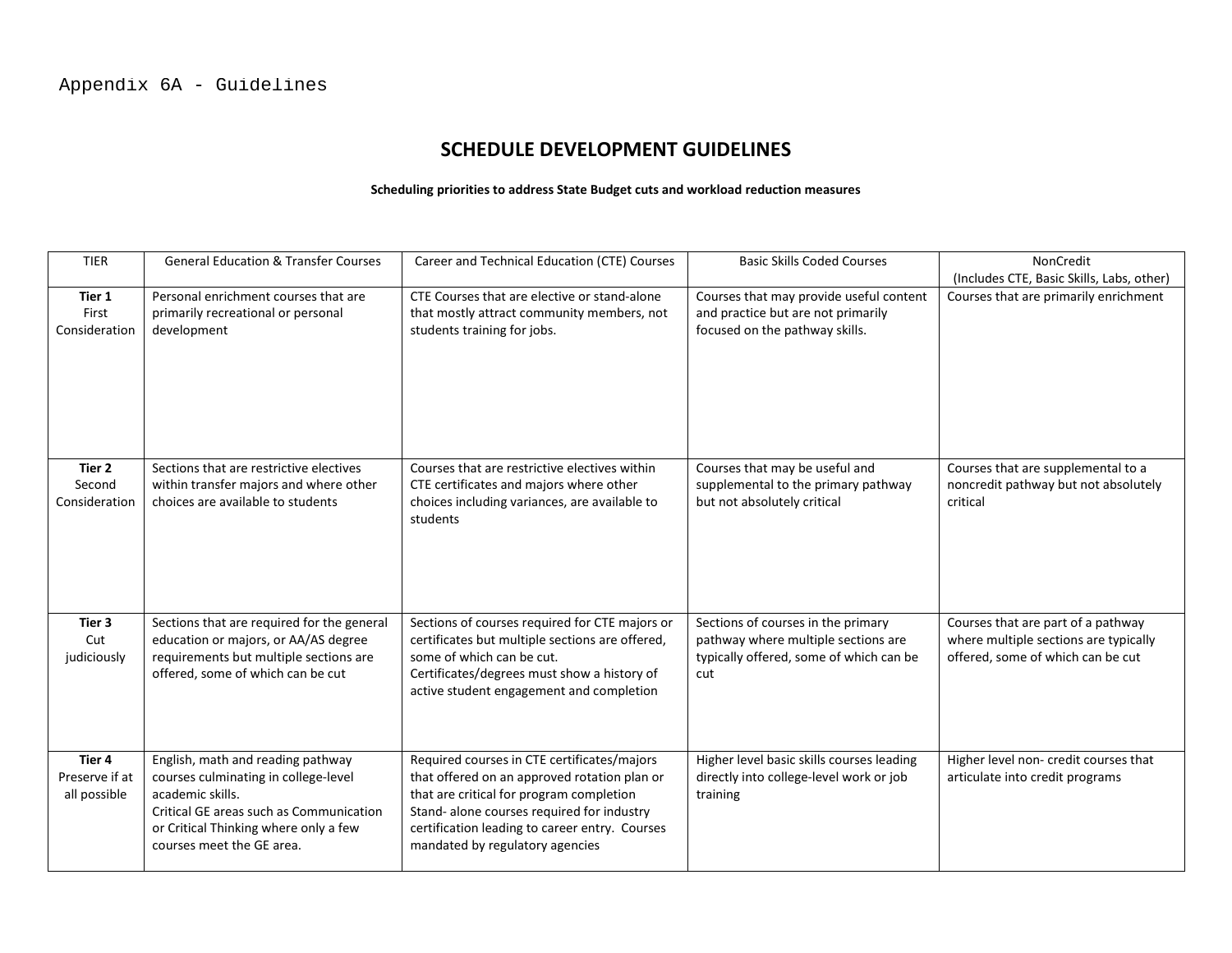### **Santiago Canyon College Enrollment Management Plan**

#### **Fundamental Guiding Principles**

- All classes and programs are important and valuable
- The State Chancellors Office Funding Priorities
- Title 5 mandated Community College Core Mission of **Transfer, Career Technical Education and Basic Skills**
- The use of concentric circles to prioritize the most core instructional activities

#### **College's Current Instructional Priorities**

- 1. Basic Skills Courses (Chancellor's Office Directive)
- 2. Career Technical Education Courses (Chancellor's Office Directive)
- 3. Key courses necessary for completion of degrees (Chancellor's Office Directive)
	- Courses necessary to meet math, reading, oral and written communication, and critical thinking requirements
	- Appropriate distribution of courses in areas B through E of the CSU General Education transfer curriculum
- 4. Support Programs and Services with demonstrated impact on improving student success
	- Persistence
	- Transfer
- 5. Maintain course offerings in transfer disciplines while decreasing FTES to align with State workload reductions
- 6. Meet institutional commitments honoring faculty contract loads
- 7. Maintain learning labs that support student success
	- Math Study Hall (MASH)
	- Writing Center
	- Academic Success Center (ASC)
	- Tutoring Center
- 8. Track data demonstrating student demand and the need for courses to maintain progress toward educational goals
	- Enrollment Patterns
	- Waitlists
	- Withdrawals
- 9. Maintain sequences of courses that allow students to complete CTE programs